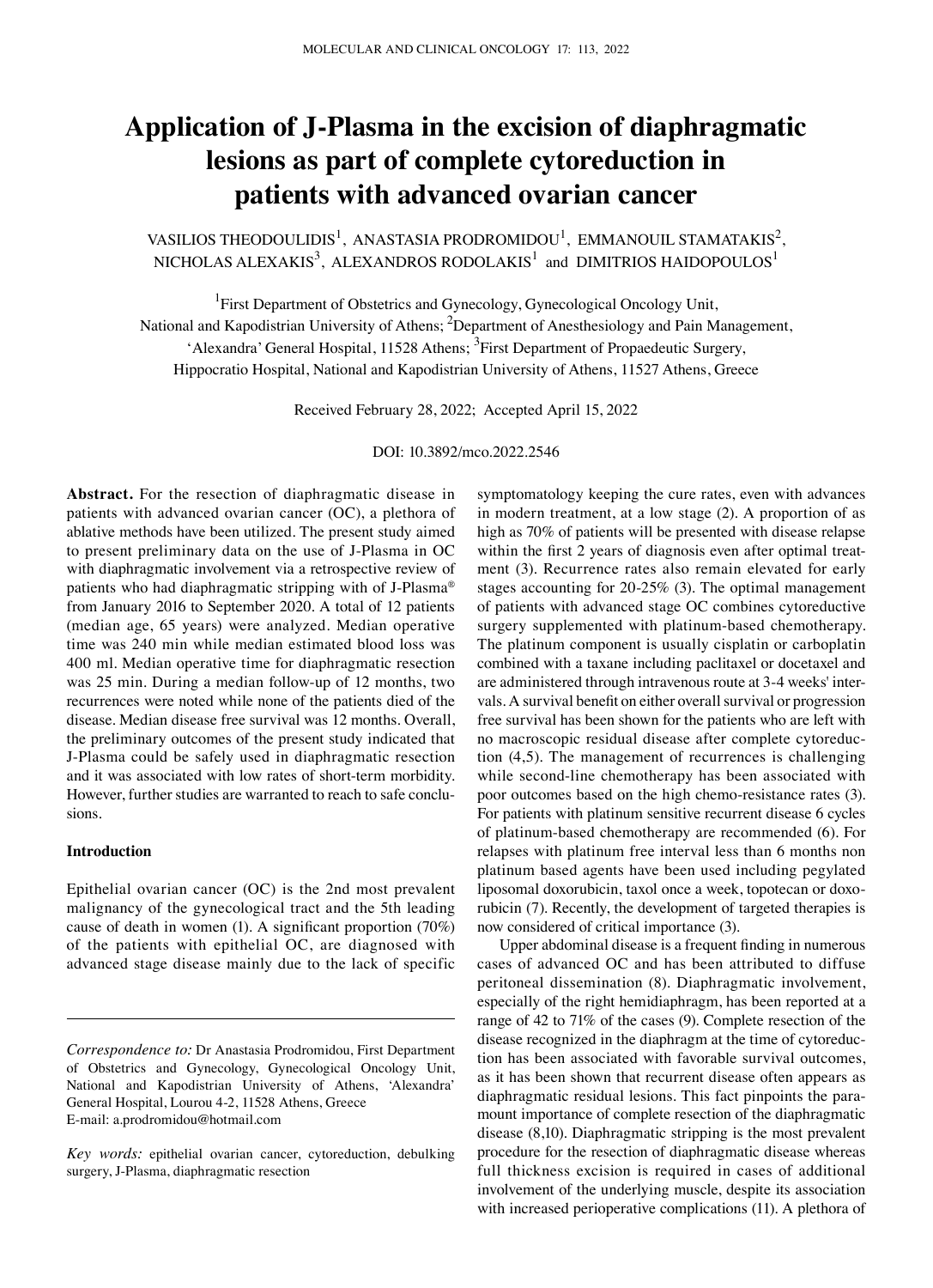less invasive ablative methods such as argon and helium beam plasma have been utilized for the resection of disseminated peritoneal implants aiming to minimize the risk of postoperative complications related to extensive surgical procedures to affected structures with simultaneous achievement of complete resection of the malignant lesions. We hypothesize that helium gas plasma (J‑plasma) could be beneficial for diaphragmatic stripping, tumor plaque removal or for diffuse tumor deposits vaporization, combining the unique properties of cold helium plasma with radiofrequency energy. This device can adjust radiofrequency energy for greater control of tissue effect, enabling thus a higher level of precision and virtually eliminating unintended tissue trauma (12).

The objective of the present study was to present preliminary data concerning the safety and treatment efficacy of J-Plasma in cases of advanced OC with upper abdominal involvement undergoing peritoneal and primarily diaphragmatic resection.

## **Materials and methods**

A retrospective review of a prospectively maintained database of patients who had diaphragmatic stripping with the use of a novel device (J-Plasma® Precise open 150 mm) from January 2016 to September 2020, due to peritoneal dissemination for advanced stage OC (FIGO stage ≥III) was performed. The records of patients with diaphragmatic disease who underwent surgery either primary or interval debulking for the management of their disease, were retrospectively retrieved and analyzed. We excluded from the study patients who did not give informed consent at the time of surgery, those considered unfit for extensive cytoreduction or did not respond to neoadjuvant chemotherapy as well as those diagnosed with ovarian metastasis from another primary tumor. The Institutional Review Board (IRB) of General Hospital 'Alexandra' approved the conduction of the study and access to patient database (no. 800/14‑10‑2019).

The use of the J-Plasma device was on a pilot trial in the department of surgical oncology of our institution with the intension to evaluate its safety and feasibility. The open surgical approach was followed for all patients according to the strategies adopted by the Gynecologic Oncology Unit of the 1st Department of Obstetrics and Gynecology of General Hospital 'Alexandra'. A full pre‑operative work up was performed including CT and/or MRI scans and tumor markers. The procedures performed were individualized according to each case and aimed for complete cytoreduction. In selected cases where peritoneal implants of the bowel and the mesentery were recognized, plasma was used as a means of vaporization. The J‑Plasma device was utilized with a pencil grip of 15 cm, set at 75% power at 24 watts and a gas flow of 4 L/ml. The application of J-plasma in the diaphragmatic lesions consisted of full-thickness diaphragmatic resection, diaphragmatic peritoneal excision (Fig. 1A) or ablation of diaphragmatic implants (Fig. 1B). At the completion of partial resection of the diaphragm for full-thickness diaphragmatic disease, a 'bubble test' was performed to evaluate the integrity of the diaphragm that was repaired after the application of the aforementioned technique (13).

Statistical analysis was performed with SPSS v.25.0 statistical software (version 23.0; IBM Corp.). Continuous variables

were interpreted as median and range while categorical variables were assessed in percentages and total number.

*Investigated outcomes.* Our primary outcomes included overall survival (OS), disease free survival (DFS), recurrence rates, postoperative 30‑day mortality and postoperative complications. Additionally, type of surgery, operative time, blood loss and length of hospital stay were also recorded. Data on patients' and disease characteristics included patients' age, BMI, performance status, CA‑125, histological type and disease stage as well as presence of ascites and pleural effusion in the patients under evaluation.

Disease staging was made according to International Federation of Gynecology and Obstetrics (FIGO) staging classification for epithelial OC (14). The patients' performance status was evaluated according to the Eastern Cooperative Oncology Group (ECOG) performance status tool (15) while surgical complications were classified according to the 5 grading system in Dindo‑Clavien classification (16).

#### **Results**

*Patient and disease characteristics.* A total of 12 patients who underwent diaphragmatic stripping with the use of J-plasma for cytoreduction due to advanced OC were included. Median patients age was 65 years (range: 45‑75 years) and median BMI was  $27 \text{ kg/m}^2$  (range:  $23-32 \text{ kg/m}^2$ ). Median preoperative CA‑125 levels were 403 U/ml (range: 112‑2,115 U/ml). The median performance status of patients (assessed using the ECOG performance status) was 1 (range: 1‑2). High grade serous ovarian carcinoma was the most common histological type and was expressed in 11 out of 12 patients (91.7%). Synchronous presence of high grade serous ovarian and endometrioid endometrial carcinoma was detected in one patient whereas another one was diagnosed with ovarian carcinosarcoma as well. At primary diagnosis, 11 (91.7%) patients were classified as FIGO stage IIIC (in double primary cancer patient ovarian was stage IIIC and endometrial IA), whereas the remaining one with carcinosarcoma had FIGO stage IV disease. Ascites was preoperatively detected in 11 (91.7%) cases while 1 patient had also unilateral pleural effusion. Table I depicts baseline patient characteristics.

*Short‑term outcomes.* Six patients (50%) had primary debulking surgery whereas the remaining 6 (50%) underwent interval debulking surgery after 3 cycles of neoadjuvant chemotherapy (NACT) with carboplatin‑paclitaxel. All patients were treated with hysterectomy, bilateral salpingo-oophorectomy and omentectomy. In 5 patients (41.6%) peritonectomy was performed in addition to diaphragmatic stripping. Three (25%) patients had splenectomy and one had additional appendicectomy (8.3%). All patients underwent resection of the peritoneum of the right diaphragm while 2 of them  $(16.6%)$  had also stripping of the left diaphragmatic peritoneum. Diaphragmatic lesions were the main ablated areas while J‑plasma was also applied for the resection of peritoneal mesenteric and liver implants in 5/12 patients (41.6%). Diaphragmatic stripping was applied in 8/12 patients (66.6%), full-thickness resection in 3/12 patients (25%) while in one patient (8.33%) ablation of the diaphragmatic lesions was performed. Five (41.6%)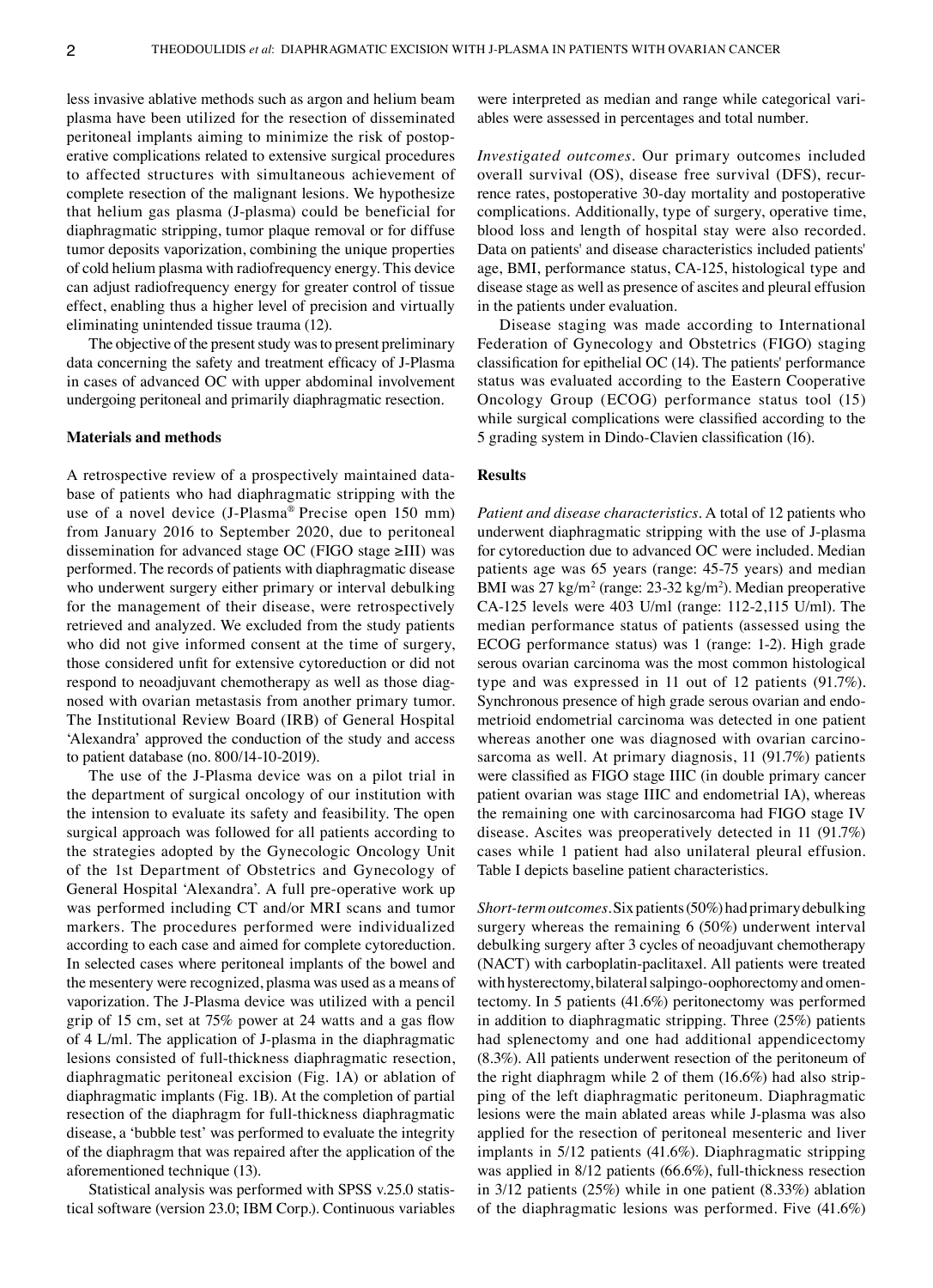

Figure 1. (A) Resection of the diaphragmatic peritoneum of the right hemi-diaphragm with the use of J-Plasma. (B) Ablation of diaphragmatic implants with the use of J‑Plasma

patients had concomitant bowel resections due to colorectal involvement. Complete cytoreduction (RD: 0) was achieved in all 12 patients.

Median operative time was 240 min (range: 200‑320 min) while the median estimated blood loss was 400 ml (range: 320-1,500 ml). Median operative time for the diaphragmatic resection was 25 min (range: 20‑40 min). No major intraoperative complications were recorded except a case of intraoperative hemorrhage which was successfully managed with intraoperative fluid replacement, colloids and blood transfusion. No J-plasma related complications and/or respiratory complications were noted. No defect in the diaphragmatic integrity and connection with the pleural cavity following resection were detected as evaluated by the 'bubble test'. Grade I postoperative complications were detected in 8 patients (66.6%), grade II in 2 (16.7%) patients and grade III complications were recorded in 2 patients (16.7%) (Table II). Median length of hospital stay was 9.5 days (range: 7‑20 days). No postoperative mortality was recorded. Table II depicts the short term surgical outcomes.

*Survival outcomes.* Postoperatively, 6 patients that received NACT, were treated with 3 cycles of adjuvant chemotherapy using carboplatin‑paclitaxel whilst the remaining 6 patients received 6 cycles of carboplatin‑paclitaxel. During a median follow‑up period of 12 months (range:6‑26 months), 2 patients (17%) presented with a disease recurrence (one local pelvic wall recurrence and one distant peritoneal) while none of the patients died of the disease during the follow‑up period. Median disease free survival was 12 months (range:10‑13 months) (Table II).

## **Discussion**

In the present study we sought to evaluate the safety and efficacy of a novel device in terms of resection of diaphragmatic lesions in patients with disseminated advanced OC with diaphragmatic involvement. Based on the currently available literature, this is to the best of our knowledge, the first study which evaluated the potential effect of helium gas cold

atmospheric plasma with the use of J‑plasma electrosurgical device for the management of peritoneal carcinomatosis due to epithelial OC. In our study the device was primarily used during diaphragmatic stripping of peritoneal metastases. We observed that J-plasma effectively allowed complete resection of peritoneal lesions with low impact on postoperative morbidity. Moreover, none of the patients experienced recurrence in the site of lesions treated with J-plasma; thus, depicting its potential treatment efficacy in controlling the disease, at least during the first year following primary debulking surgery.

The application of J-Plasma is based on the combination of radiofrequency power with the cold flow of helium gas. The most important feature of the device is the minimal depth of diffusion of energy into the adjacent tissues, compared to other known energy technologies (15). Consequently, the respective damage to the remaining healthy tissue is limited. This important feature of J-Plasma technology makes the device suitable for a plethora of applications and more specifically, for the destruction or resection of various malignant lesions in areas requiring subtle manipulations. Moreover, the effect of the CAP component (Cold Atmospheric Plasma), provides the unique ability of selective destruction of various types of cancer and bacterial cells (16). The energy that is released by the CAP component of J-Plasma, has proved to interact individually or in combination with tissues biological cells. Research on this novel observation has highlighted the benefits of CAP in a number of therapeutic and cosmetic applications (17). To that end, ongoing research in this field seems promising in establishing new medical applications for cold plasma. J‑Plasma is the energy source that harnesses the benefits of CAP in surgery for open, laparoscopic and robotic surgical procedures.

In clinical practice, the pilot application of J-Plasma during surgery for gynecological diseases has also been described for the treatment of endometriosis with encouraging outcomes in terms of damage to the underlying tissues (17). However, those are still preliminary outcomes and further studies are needed so as to designate the exact depth of spread to the surrounding tissues as well as the impact of this energy source in ovarian reserve.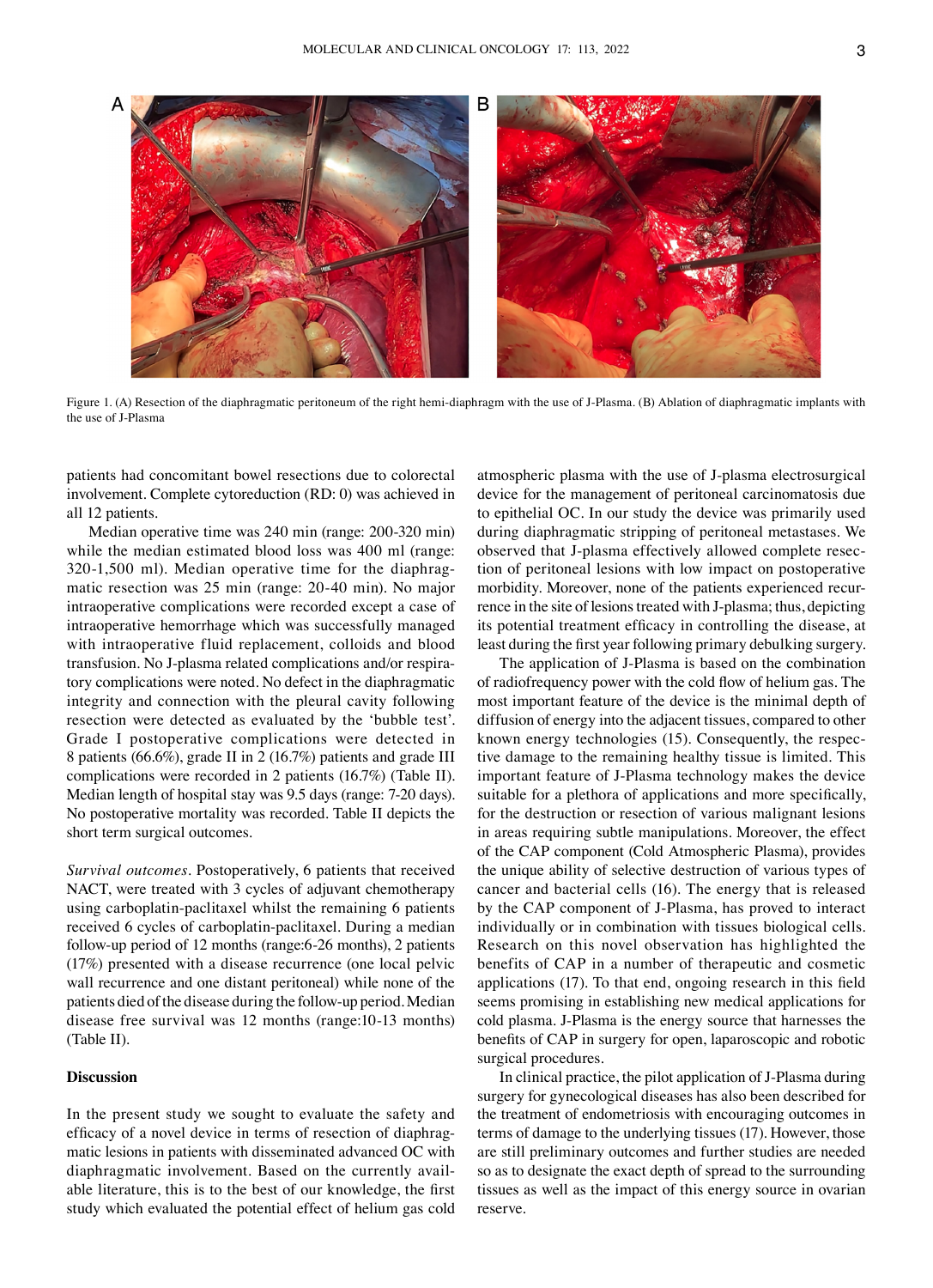| Characteristic                                 | Value          |
|------------------------------------------------|----------------|
| Median age, years (range)                      | $65(45-75)$    |
| Median BMI, kg/m <sup>2</sup> (range)          | $27(23-32)$    |
| ECOG performance status                        | $1(1-2)$       |
| Median CA-125 (U/ml)                           | 403 (112-2115) |
| Histological type, $n(\%)$                     |                |
| High grade serous                              | $10(83.4\%)$   |
| Serous high grade +<br>endometroid endometrial | $1(8.3\%)$     |
| Carcinosarcoma                                 | $1(8.3\%)$     |
| FIGO stage, $n$ (%)                            |                |
| <b>THC</b>                                     | 11 $(91.7%)^a$ |
| IV                                             | $1(8.3\%)$     |
| Ascites, $n$ $(\%)$                            | 11 (91.7%)     |
| Pleural effusion, $n$ (%)                      | $1(8.3\%)$     |

Table I. Baseline patient characteristics.

a In the patient with double primary OC and EC cancer, OC was staged as IIIC and EC was IA staged according to FIGO classification. ECOG, Eastern Cooperative Oncology Group; CA‑125, mucin 16; FIGO, International Federation of Gynecology and Obstetrics; OC, ovarian cancer; EC, endometrial

Given the fact that OC disseminates through the peritoneum surface, electrosurgical ablative methods and techniques with minimal penetration to the underlying tissue could be beneficial ensuring a lower morbidity as well as eradication of lesions identified in surgically demanding locations (9). Various types of energy sources such as monopolar ablation,  $CO<sub>2</sub>$  laser, argon beam plasma and plasma energy, have been proposed aiming at the complete resection of the malignant lesions while simultaneously reducing the lateral spread and penetration to the affected organs (18‑20).

Despite the high prevalence of diaphragmatic involvement in cases of advanced OC with involvement of the upper abdomen, diaphragmatic resection is technically challenging and is performed by less than 30% of the gynecologic oncologists in the UK, precluding thus complete cytoreduction in these patients (12). Moreover, Eskander et al have showed that  $\sim$ 39% of the patients with advanced OC reported to have undergone optimal cytoreduction, still have disease on the right and left diaphragmatic area (21). A plethora of less invasive techniques have reported favorable outcomes in the treatment of diaphragmatic implants including peritoneal stripping, radiofrequency ablation and argon beam plasma ablation (8,22). In the present study, we sought to apply J-Plasma as a minimal invasive electrosurgical method for resection of diaphragmatic implants and peritoneal lesions. The median operative time for the diaphragmatic resection of 20 min, including the application of the technique was comparable to those reported by other studies reporting outcomes of various diaphragmatic interventions (22,23). Among them, Muallem et al reported a significantly prolonged operative time in patients who had diaphragmatic surgery compared to those who had cytoreductive procedures without diaphragmatic resection, which could Table II. Short- and long-term perioperative outcomes.

| Outcome                              | No. of patients $(\%)$ |
|--------------------------------------|------------------------|
| Type of debulking surgery            |                        |
| PDS, $n$ (%)                         | 6(50)                  |
| IDS, $n$ (%)                         | 6(50)                  |
| Type of surgical procedure, $n$ (%)  |                        |
| <b>TAH/BSO</b>                       | 12 (100)               |
| Omentectomy                          | 12 (100)               |
| Peritonectomy                        | 5(41.6)                |
| Splenectomy/Appendicectomy           | 3(25)/1(8.33)          |
| Bowel resection                      | 5(41.6)                |
| Right diaphragmatectomy              | 12 (100)               |
| Left diaphragm stripping             | 2(16.6)                |
| Median operative time, min (range)   | 240 (200-320)          |
| Median estimated blood loss,         | 600 (320-1500)         |
| ml (range)                           |                        |
| Median length of hospital stay,      | $9.5(7-20)$            |
| days (range)                         |                        |
| Complications, $n$ (%)               |                        |
| Nausea and vomiting                  | 3(25)                  |
| Fever                                | 1(8.3)                 |
| Surgical site infection              | 2(16.7)                |
| Anemia                               | 2(16.7)                |
| Ileus                                | 1(8.3)                 |
| Intra-abdominal abscess              | 2(16.7)                |
| Cardiac ischemia                     | 1(8.3)                 |
| Complications (Dindo-Clavien), n (%) |                        |
| T                                    | 8(66.6)                |
| $\mathbf{I}$                         | 2(16.7)                |
| Ш                                    | 2(16.7)                |
| 30 day mortality, n                  | 0                      |
| Recurrences, $n(\%)$                 | 2(17)                  |
| Median OS, months (range)            | $12(6-26)$             |
| Median DFS (months)                  | $12(10-13)$            |

PDS, primary debulking surgery; IDS, interval debulking surgery; TAH/BSO, total abdominal hysterectomy and bilateral salpingo-oophorectomy; DFS, disease-free survival; OS, overall survival.

probably be attributed to the surgically demanding diaphragmatic areas as well as to the operative technique (22). In the same study, the mean difference in operative time among procedures, which include diaphragmatic resection and those, which did not, was 38.5 min which was approximately double as much as that of diaphragmatic resection found in our study (21 min). This could indicate the potential beneficial effect of J-Plasma in minimizing the time of diaphragmatic resection based on its ability to simultaneous coagulate the small vessels that require coagulation. Overall,  $\sim$ 2/3 of our patients required diaphragmatic stripping for the management of the disease while full‑thickness resection was performed in one fourth of them. Those rates are in accordance to those reported in the literature for diaphragmatic resection techniques (22).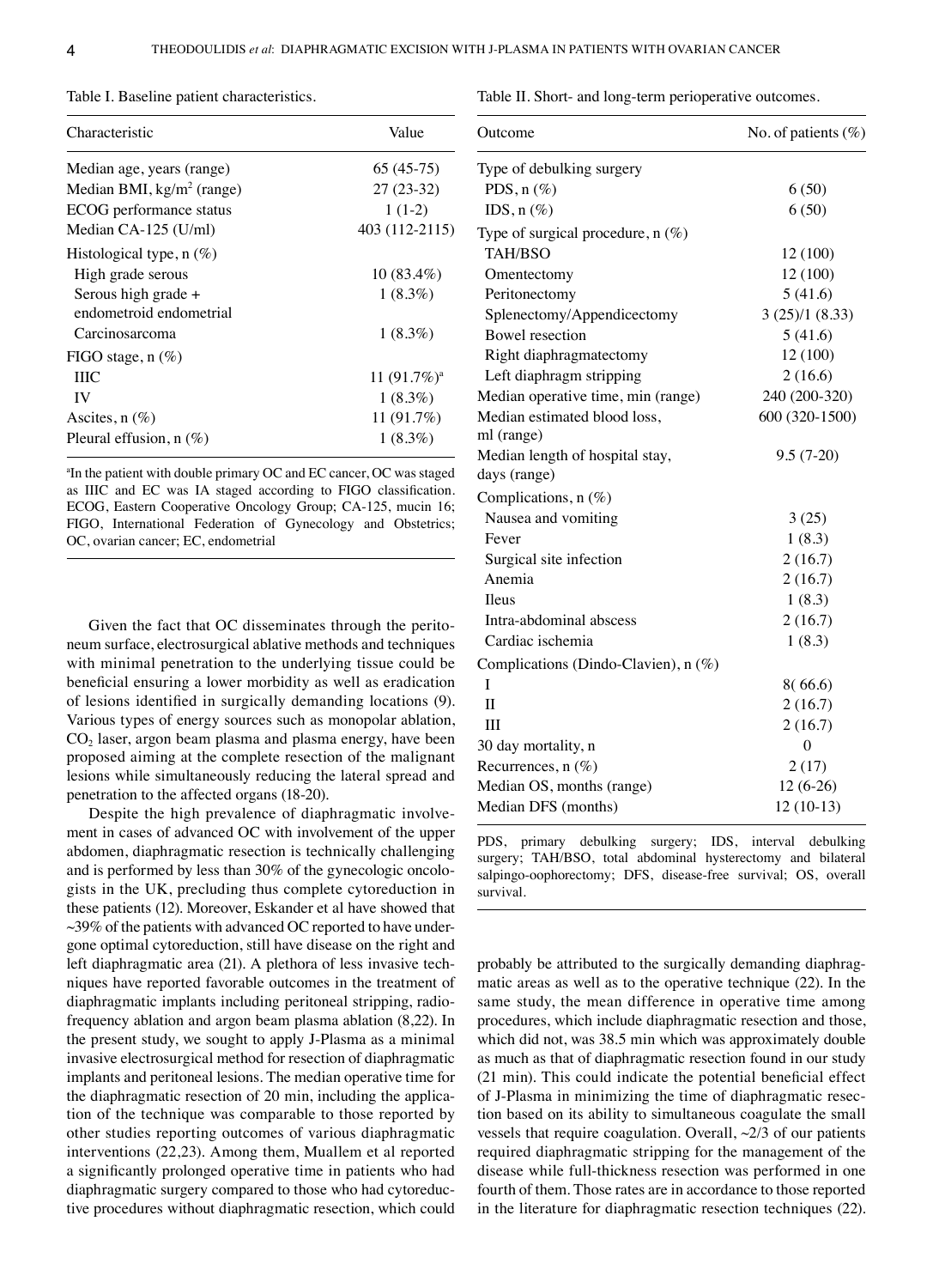Compared to full-thickness diaphragmatic excision it has been proved that performing only peritoneal diaphragmatic stripping has been associated with significantly decreased pulmonary complication rates (33‑72.7 vs. 19.5‑46.6%, respectively) (13). In the present study, we did not record any pulmonary complications not even in the patients who underwent full-thickness diaphragmatic excisions.

Despite J-Plasma's promising effect, our results should be interpreted as preliminary as our study primarily aimed at evaluating short term complications of J-plasma and not its treatment efficacy. The small‑sample size, the short follow‑up period and the retrospective nature of the present study are considered the main limitations of our study. However, future randomized trials should be organized with an adequate follow-up time which will permit extraction of safe conclusions concerning the impact of J-plasma on long-term control of treated metastases and evaluation of patterns of relapse in these patients.

Concluding, the findings of our study support that J-plasma can be used during diaphragmatic stripping as it is associated with low rates of short-term morbidity and less operative time needed for stripping which are lower compared to the one that follows traditional peritoneal technic. Furthermore, in terms of disease control it seems to be particularly effective as none of our patients experienced disease relapse in abdominal regions that were treated with J-plasma. However, given the absence of a control group and the lack of an adequate follow‑up time its effect on the long term survival of OC patients undergoing debulking operations remains elusive.

#### **Acknowledgements**

The abstract was presented in the 27th European Congress of Obstetrics and Gynaecology Sep 2‑4 2021 in Athens, Greece and published as abstract no. 410 in Eur J Obstet Gynecol Reprod Biol 270 (e109‑e110): Mar 2022.

## **Funding**

No funding was received.

## **Availability of data and materials**

The datasets used and/or analyzed during the current study are available from the corresponding author on reasonable request.

### **Authors' contributions**

DH conceived, supervised and validated the study and methodology, performed investigation, supervised and wrote, reviewed and edited the original draft. VT analyzed and curated the data, obtained resources and wrote the original draft. AP analyzed and curated the data, performed investigation, designed methodology, obtained resources and wrote the original draft. ES performed investigation, visualized the data and wrote and reviewed the original draft. NA interpreted the data, wrote and reviewed the original draft. AR conceived, designed, supervised the study and reviewed and edited the original draft. All authors have read and approved the final

manuscript. VT and AP confirm the authenticity of all the raw data.

## **Ethics approval and consent to participate**

This retrospective chart review study involving human participants was in accordance with the ethical standards of the institutional and national research committee and with the 1964 Helsinki Declaration and its later amendments or comparable ethical standards. The Human Investigation Committee (IRB) of General Hospital 'Alexandra' approved this study (approval no. 800/14‑10‑2019).

#### **Patient consent for publication**

Not applicable.

## **Competing interests**

The authors declare that they have no competing interests.

## **References**

- 1. Siegel RL, Miller KD and Jemal A: Cancer statistics, 2019. CA Cancer J Clin 69: 7‑34, 2019.
- 2. Baek MH, Lee SW, Park JY, Rhim CC, Kim DY, Suh DS, Kim JH, Kim YM, Kim YT and Nam JH: Preoperative predictive factors for complete cytoreduction and survival outcome in epithelial ovarian, tubal, and peritoneal cancer after neoadjuvant chemotherapy. Int J Gynecol Cancer 27: 420-429, 2017.
- 3. Rehmani H, Li Y, Li T, Padia R, Calbay O, Jin L, Chen H and Huang S: Addiction to protein kinase C<sub>l</sub> due to PRKCI gene amplification can be exploited for an aptamer-based targeted therapy in ovarian cancer. Signal Transduct Target Ther 5: 140, 2020.
- 4. Liang MI, Prendergast EN, Staples JN, Holschneider CH, Cohen JG and Cass I: Prognostic role of pathologic response and cytoreductive status at interval debulking surgery after neoadjuvant chemotherapy for advanced epithelial ovarian cancer. J Surg Oncol 120: 779‑785, 2019.
- 5. Eggink FA, Koopmans CM and Nijman HW: Surgery for patients with newly diagnosed advanced ovarian cancer: Which patient, when and extent? Curr Opin Oncol 29: 351‑358, 2017.
- 6. Kim SI, Hwang WY, Lee M, Kim HS, Kim K, Chung HH, No JH, Kim JW, Kim YB, Park NH*, et al*: Survival impact of extended cycles of second-line chemotherapy in platinum-sensitive relapsed ovarian cancer patients with residual tumor after six cycles. BMC Cancer 20: 1199, 2020.
- 7. Lindemann K, Gao B, Mapagu C, Fereday S, Emmanuel C, Alsop K, Traficante N, Australian Ovarian Cancer Study Group; Harnett PR, Bowtell DDL and deFazio A: Response rates to second-line platinum-based therapy in ovarian cancer patients challenge the clinical definition of platinum resistance. Gynecol Oncol 150: 239‑246, 2018.
- 8. Bacalbasa N, Balescu I, Balalau C, Ionescu O and Stoica C: Association of diaphragmatic surgery as part of cytoreductive effort in advanced stage ovarian cancer. In Vivo 32: 431‑436, 2018.
- 9. Pounds R, Phillips A, Kehoe S, Nevin J, Sundar S, Elattar A, Teo HG, Singh K and Balega J: Diaphragm disease in advanced ovarian cancer: Predictability of pre‑operative imaging and safety of surgical intervention. Eur J Obstet Gynecol Reprod Biol 226: 47‑53, 2018.
- 10. Grimm C, Harter P, Heitz F and du Bois A: The sandwich technique of diaphragmatic stripping or full-thickness resection for advanced ovarian cancer: How to keep it short and simple. Int J Gynecol Cancer 25: 131‑134, 2015.
- 11. Majd HS, Ferrari F, Manek S, Gubbala K, Campanile RG, Hardern K and Tozzi R: Diaphragmatic peritonectomy vs. full thickness resection with pleurectomy during visceral-peritoneal debulking (VPD) in 100 consecutive patients with stage IIIC‑IV ovarian cancer: A surgical‑histological analysis. Gynecol Oncol 140: 430‑435, 2016.